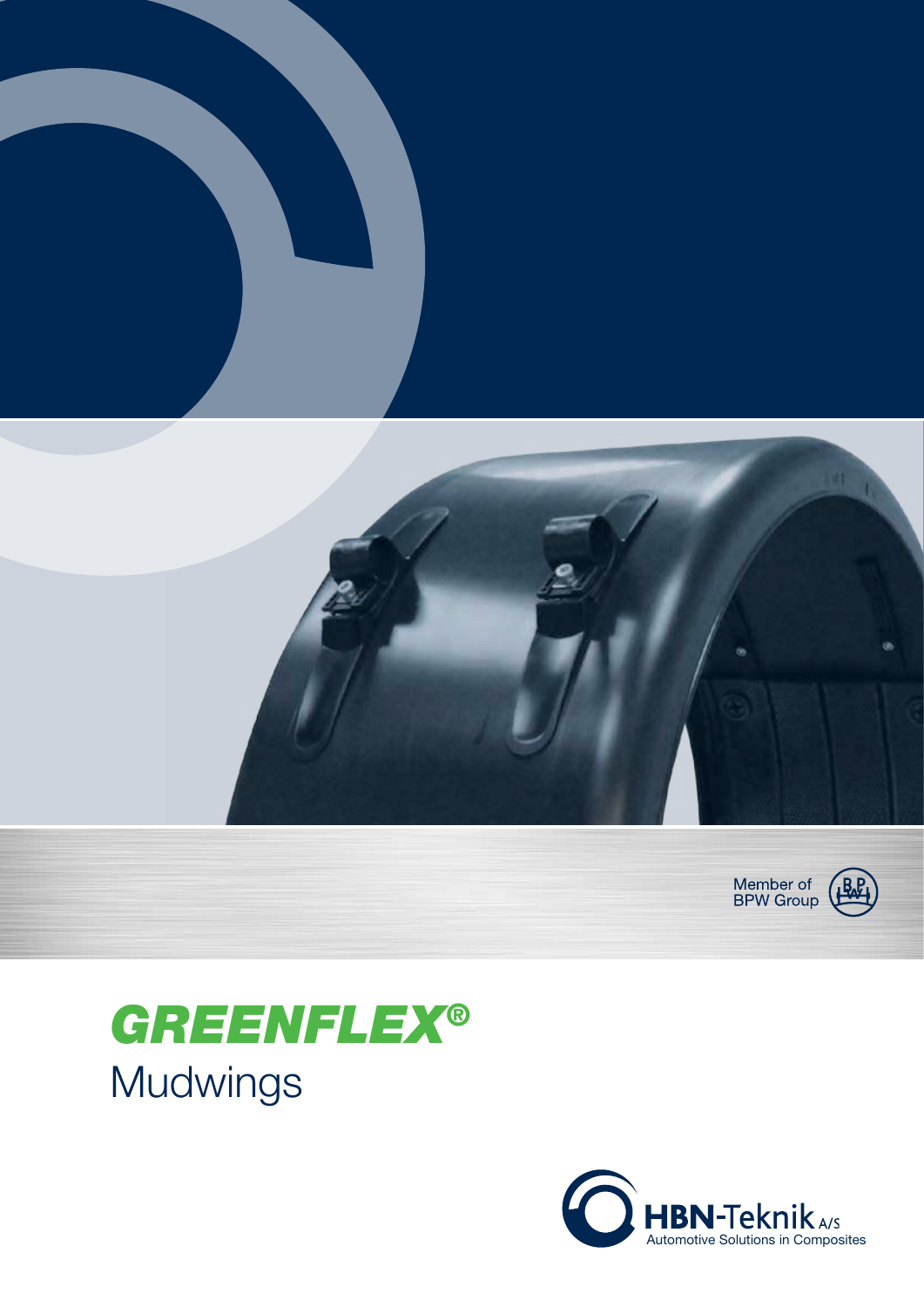A raw rubber compound reinforced with polypropylene and polyethylene give excellent properties ensuring dimensional stability - even at temperatures of up to 80°C and impact resistance right down to -30°C. GREENFLEX<sup>®</sup> mudwings are black, available in half and full sizes for both single and twin fitting.

#### TopFlex® / MAxFlex®

HBn-Teknik has developed and patented two different integrated mudwing support. With a minimum of embedded metal parts the injection moulded, fibreglass reinforced plastic material is recyclable. The TOPFLEX® / MAxFlex® are tested to meet the demands made by transport vehicles in the harshest environments.



# PROTECTS THE ENVIRONMENT and your finances

GREENFLEX®, the registered trademark of our thermoplastic mudwings, offers resistance to tearing, oils and the effects of weather. The mudwings are manufactured from environmentally friendly materials.

 $\bullet\bullet\bullet\bullet$ 

The GREENFLEX<sup>®</sup> mudwing and the TOPFLEX<sup>®</sup>/ MAxFlex® mudwing supports are injection moulded of materials giving a high degree of durability even at extreme temperatures. Resistance to tearing and impact damage ensures long and reliable service.

### O IN THE FUTURE







## Advantages

#### **O** IN DESIGN

### GREENFLEX® and TOPFLEX®/MAXFLEX®

### **GREENFLEX®**

**O** Precision injection moulded mudwing Dimensionally stable with fine tolerances <sup>O</sup> Impact proof at extreme temperatures **O** Resistant to tearing Adjustable span ±50 mm **O** Long life

The GREENFLEX<sup>®</sup> mudwing and the TOPFLEX<sup>®</sup>/ MAXFLEX<sup>®</sup> mudwing supports are made of environmentally compatible materials. Without embedded metal parts recycling is easy and therefore no liability to the environment.



Developed for "total solution" applications GreenFlex® mudwings and TopFlex®/MAxFlex® supports are delivered ready for production. Options include pre-assembled antispray or mudflaps, customised with logos as required.

### IN ASSEMBLY

**o** Fast assembly **O** One bolt adjustment Adjustable 140 mm Easy dismantling and fitting Universal for 40 - 42.4 mm mudwing support **O** Impact proof material  $\overline{\text{o}}$  Scale adjustment Unique design  $\ddot{\mathbf{O}}$ Assembling with TOPFLEX ® four pcs required Assembling with MAXFLEX ® two pcs required

During assembly the mudwing span be easily adjusted ±50 mm without deformation of the mudwing edge - so often seen with other types of mudwing. In conjunction with the integrated TOPFLEX<sup>®</sup>/MAXFLEX<sup>®</sup> support, requiring only four bolts instead of the traditional 12, fitting is simple, time saving and gives faultless appearance.

### IN SERVICE

TOPFLEX® / MAXFLEX®